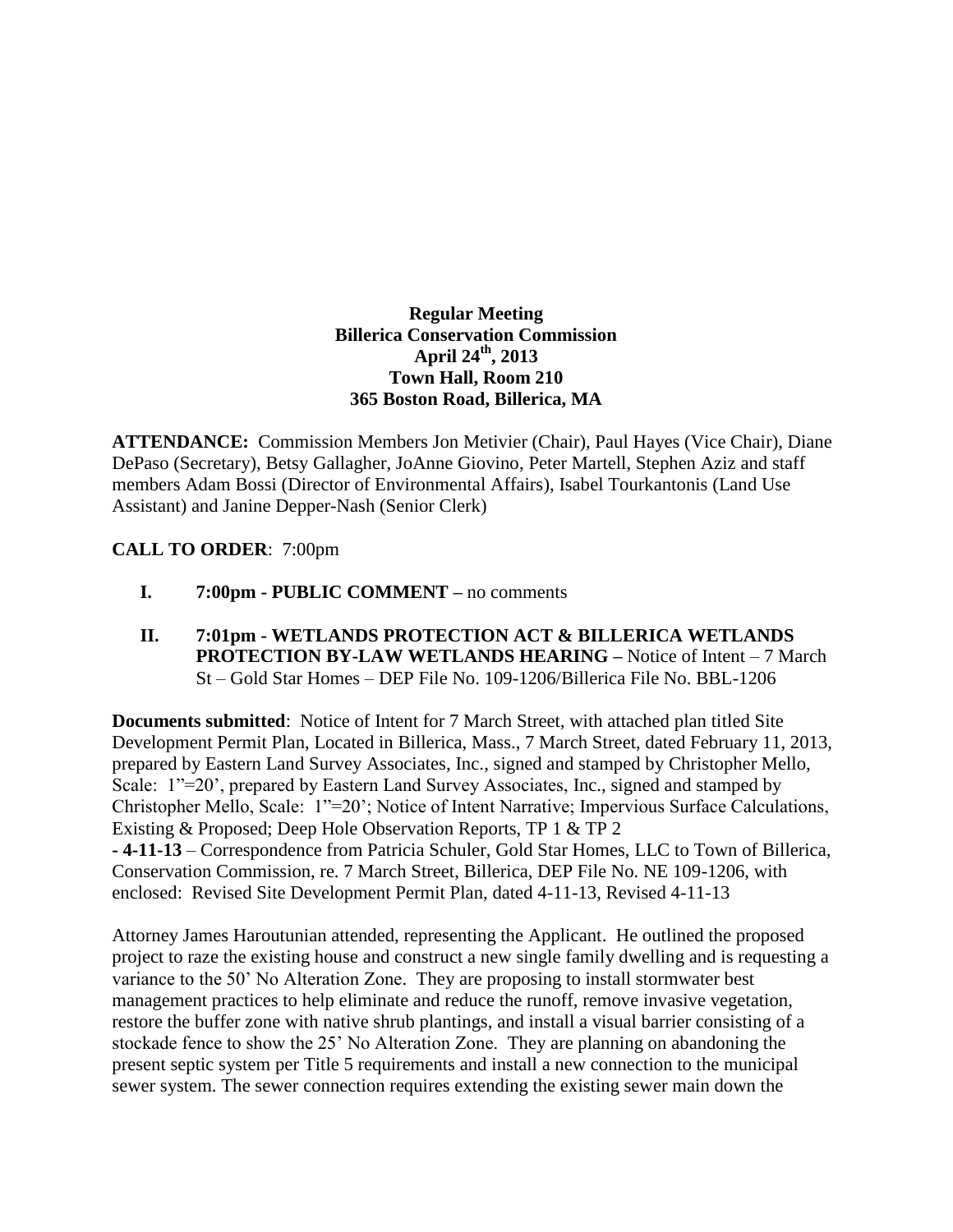roadway to the new house which will allow for other homes on the street to connect to the sewer service in the future. The Commission and applicant discussed the proposed project.

The Commission discussed the location of the proposed house and requested it be located further from the wetlands. The applicant noted possible zoning concerns in regards to relocating the structure and agreed to discuss the Commission's request with the Building Commission to determine if relocation would be possible while maintaining compliance with the zoning requirements.

The Commission requested the NOI and plan be updated to include additional information on the "alternatives analysis", impervious surface calculations, the location of the existing septic system to be abandoned and determination if there are additional wetlands along the roadway where the sewer main is proposed to be expanded. The Commission also noted that the No Alteration Buffer Zone be expanded and enhanced as much as practicable.

Member of the audience Debbie Brady, 19 Callahan, voiced her concern about runoff and tree removal.

The Applicant requested to continue to the meeting of May  $8<sup>th</sup>$ , noting the additional information requested would be provided for the Commission to review.

**MOTION:** TO continue this Hearing to May 8<sup>th</sup>, 2013. Moved by Commissioner Giovino, seconded by Commissioner Hayes. Carried. All in favor.

**III. 7:39pm - WETLANDS PROTECTION ACT & BILLERICA WETLANDS PROTECTION BY-LAW WETLANDS HEARING –** Notice of Intent – Continued Public Hearing - Waste Management of Massachusetts, Inc. – 72 Salem Road – DEP File No. 109-1205/Billerica File No. BBL-1205

**Documents submitted: 11-19-12** – Correspondence from Mark LaLumier, Building Commissioner to Terrance Bennett, Waste Management of Massachusetts, Inc. re. 72 Salem Road

**- 4-11-13** - Stormwater Operation and Maintenance Plan for RRT Design & Construction, prepared by Metrowest Engineering, Inc. with attached set of plans titled Proposed Erosion Control Plans, Proposed Layout Plans, Proposed Grading Plans, Proposed Utility Plans, Proposed Detail Plans, dated 2-15-13, revised 4-11-13, signed and stamped by Robert Gemma, Scale as shown

**- 4-24-13** – Stormwater Operation and Maintenance Plan Budget Cost Estimate, 72 Salem Road, Billerica, MA, prepared by Metrowest Engineering

- Correspondence from Brian Dunn, MBL Land Development & Permitting, Corp. to Town of Billerica, Conservation Commission re. Peer Review Notice of Intent Application, 72 Salem Rd, Billerica, MA, dated 3-29-13, revised 4-24-13

Fred Confalone of Waste Management of Massachusetts, Inc., appeared before the Commission and introduced the team that accompanied him: Peter Richer, Area Manager, from MetroWest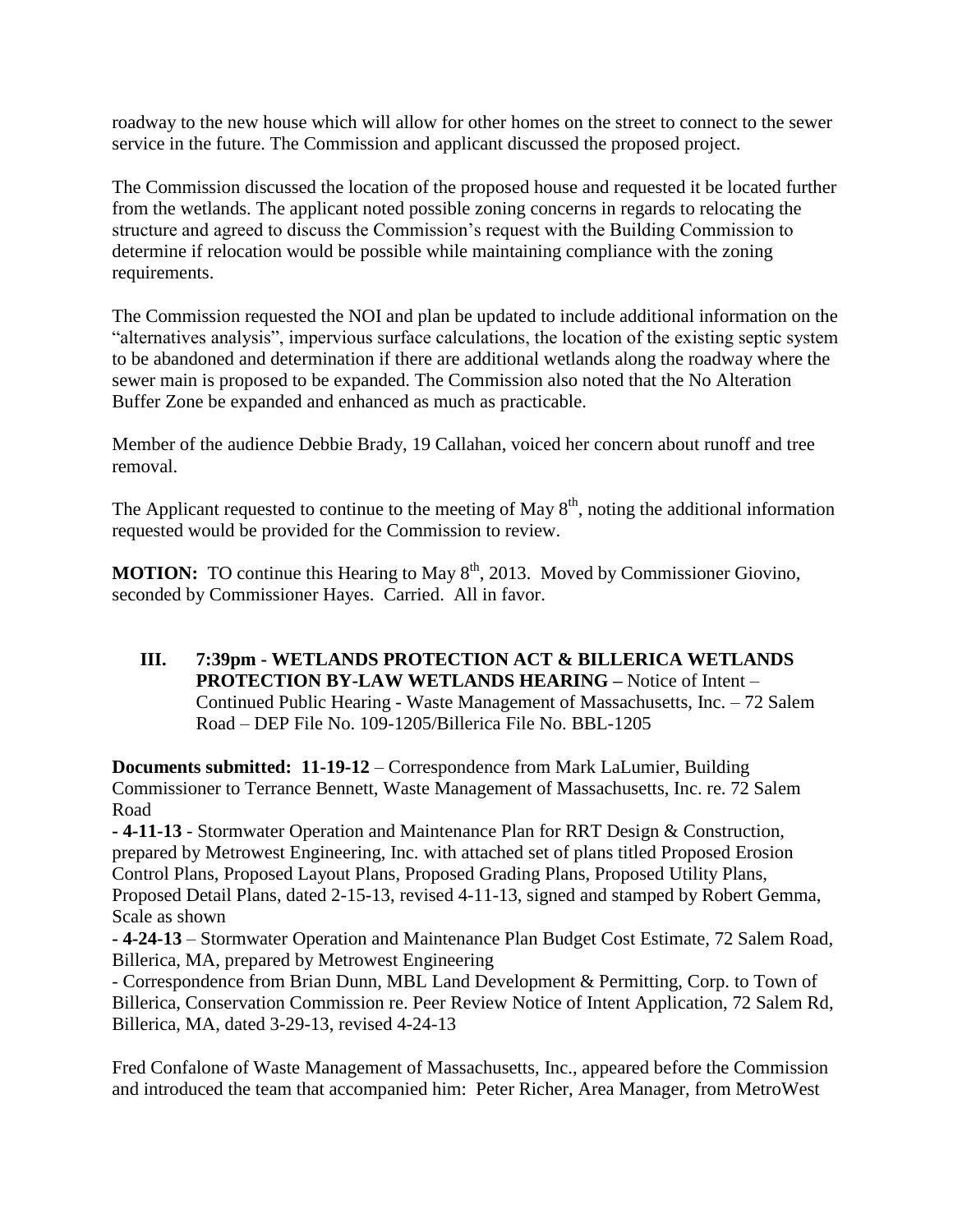Engineering, Inc. and Robert Gemma, President, as well as Counsel for Waste Management, Martin Healy, Goodwin Procter, LLP.

Mr. Gemma reviewed the outstanding items from the last meeting and how they have been addressed. Mr. Gemma distributed and discussed a revised Stormwater O&M Plan and an estimated budget for annual stormwater system maintenance. Waste Management noted they were planning an Open House at the facility for May 18, 2013 and invited Commissioners and audience members to attend.

Peer Review Engineer Brian Dunn discussed his findings and recommendations based on his review of the updated NOI materials. Mr. Dunn and the Commission discussed possible draft special conditions to include in an Order of Conditions focusing on stormwater management.

Members of the audience spoke:

David Johnson, 113 Gray Street, asked about the use of the railway spur, zoning issues, trailer storage and interior drainage concerns. Members of the Waste Management team and Commission responded to questions. The Commission noted that any future work proposed to enhance the rail spur would require additional review and approval by the Commission.

Michael Parker, 67 Salem Road, raised the issue of sound barriers. The Waste Management team noted no sound barriers were proposed for installation and noted materials processing would all be done inside of the existing building.

A resident of 81 Salem Road voiced concern about materials going into groundwater.

The Commission recapped their discussion on the case and discussed potential conditions to include in an Order of Conditions. The Commission instructed the Director to prepare a draft Order of Conditions for their review at their next hearing on May 8, 2013.

The applicant requested to close the public hearing.

**MOTION:** TO close and issue an Order of Conditions within 21 days. A draft Order will be sent to Members to discuss on May 8<sup>th</sup>. Moved by Commissioner Giovino, seconded by Commissioner Aziz. Carried. All in favor.

## **IV. ADMINISTRATIVE MATTERS/DIRECTOR'S REPORT**

**Minutes:** 3-13-13, 4-10-13

3-13-13 – **MOTION:** TO accept the minutes with corrections. Moved by Commissioner Giovino, seconded by Commissioner Hayes. Carried. 6 in favor, 1 abstained (Commissioner DePaso)

4-10-13 – **MOTION:** TO accept the minutes with corrections. Moved by Commissioner DePaso, seconded by Commissioner Hayes. Carried. 6 in favor, 1 abstained (Commissioner Giovino)